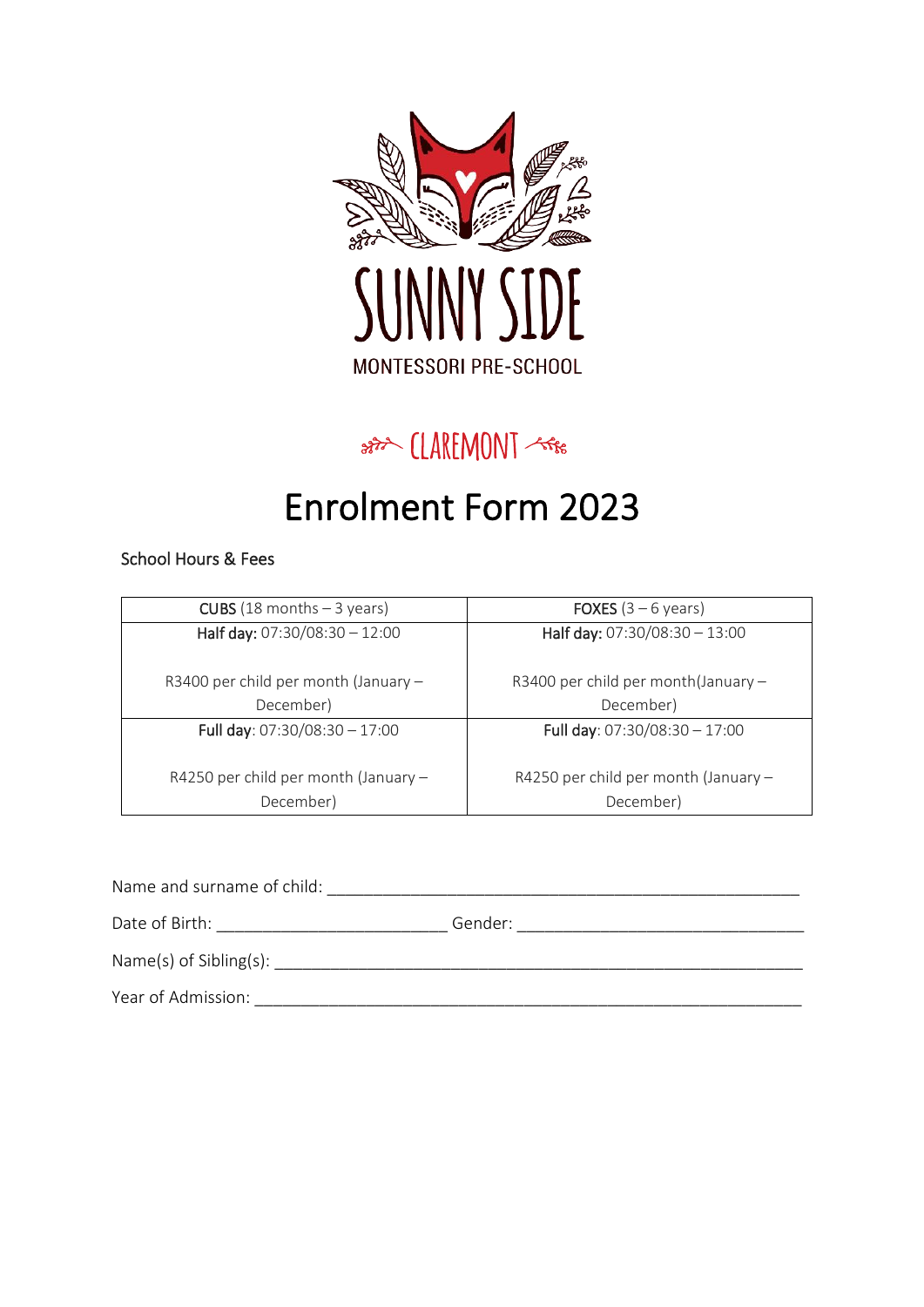### Details of Parent A Details of Parent B

| Name:                                                                                                     | Name:             |  |
|-----------------------------------------------------------------------------------------------------------|-------------------|--|
| Surname:                                                                                                  | Surname:          |  |
| ID Number:                                                                                                | ID Number:        |  |
| D.O.B:                                                                                                    | D.O.B:            |  |
| Physical Address:                                                                                         | Physical Address: |  |
|                                                                                                           |                   |  |
| Home Tel:                                                                                                 | Home Tel:         |  |
| Work Tel:                                                                                                 | Work Tel:         |  |
| Cell Phone:                                                                                               | Cell Phone:       |  |
| Email Address:                                                                                            | Email Address:    |  |
| Occupation:                                                                                               | Occupation:       |  |
| Marital status: Married $\Box$ Separated $\Box$ Divorced $\Box$ Widowed $\Box$ Single $\Box$ Other $\Box$ |                   |  |

#### Medical information

| Child's Paediatrician:                         | Contact Tel: |  |
|------------------------------------------------|--------------|--|
| Family Doctor:                                 | Contact Tel: |  |
| Known Allergies:                               |              |  |
| Are vaccinations up to date:                   |              |  |
| Please attach a photocopy of vaccination sheet |              |  |
| <b>Chronic Medication:</b>                     |              |  |
|                                                |              |  |
|                                                |              |  |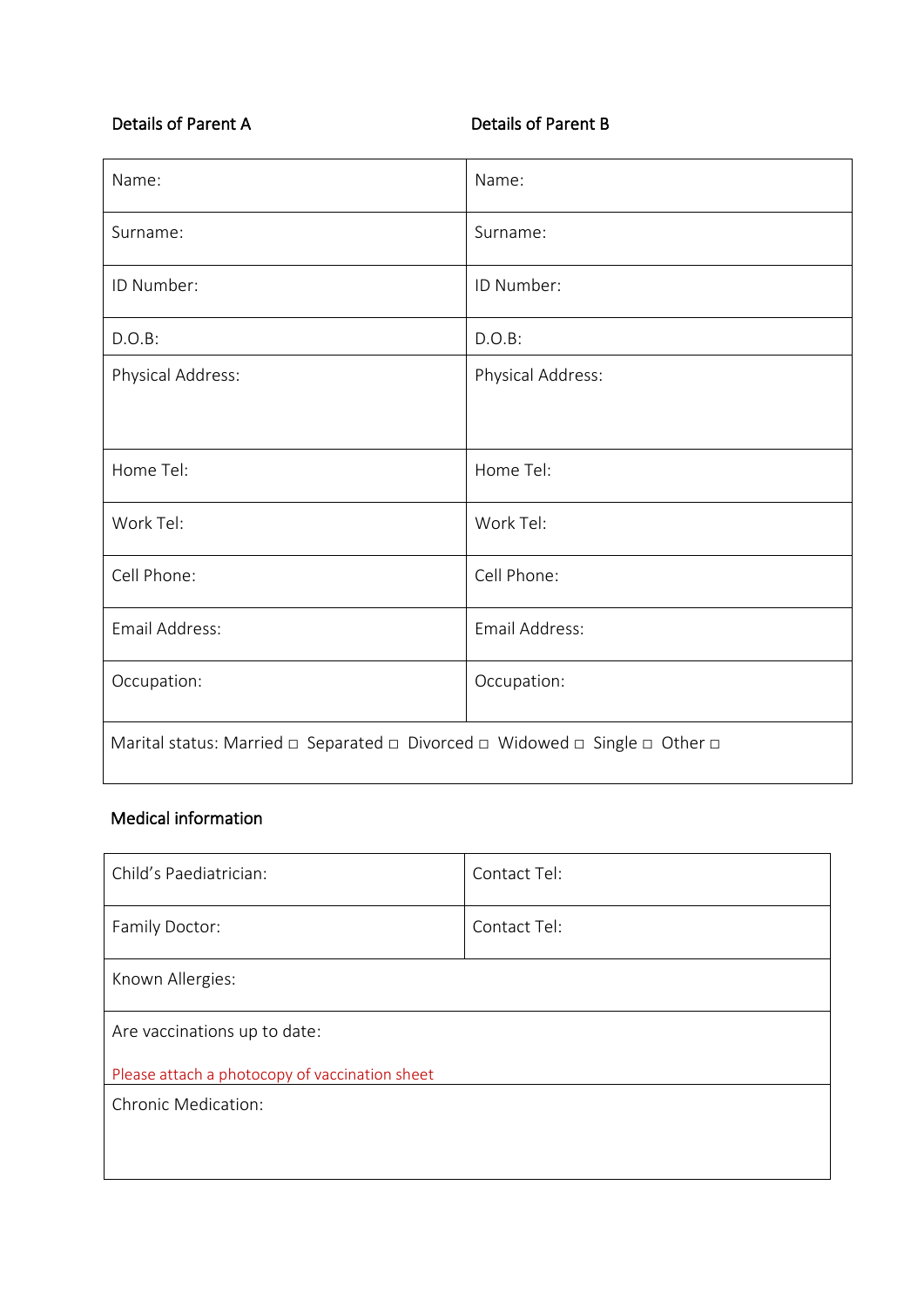| Medical Aid:                                                                 | Membership Number: |  |
|------------------------------------------------------------------------------|--------------------|--|
| In case of emergency, which parent should be contacted first?                |                    |  |
| Alternative contact person and number in case of emergency:                  |                    |  |
| Name and ID number of alternate persons who may collect from school:         |                    |  |
| Does your child require a special diet?                                      |                    |  |
| Are there any medical requirements that you would like staff to be aware of? |                    |  |
|                                                                              |                    |  |
| Are you looking for full day or half day schooling option?<br>Full<br>Half   |                    |  |
| Reason for applying to a Montessori school:                                  |                    |  |

Previous schooling:

Please attach copies of previous school reports

Name of future Primary school:

Does your child have an afternoon nap?

Yes No

Child's interests: